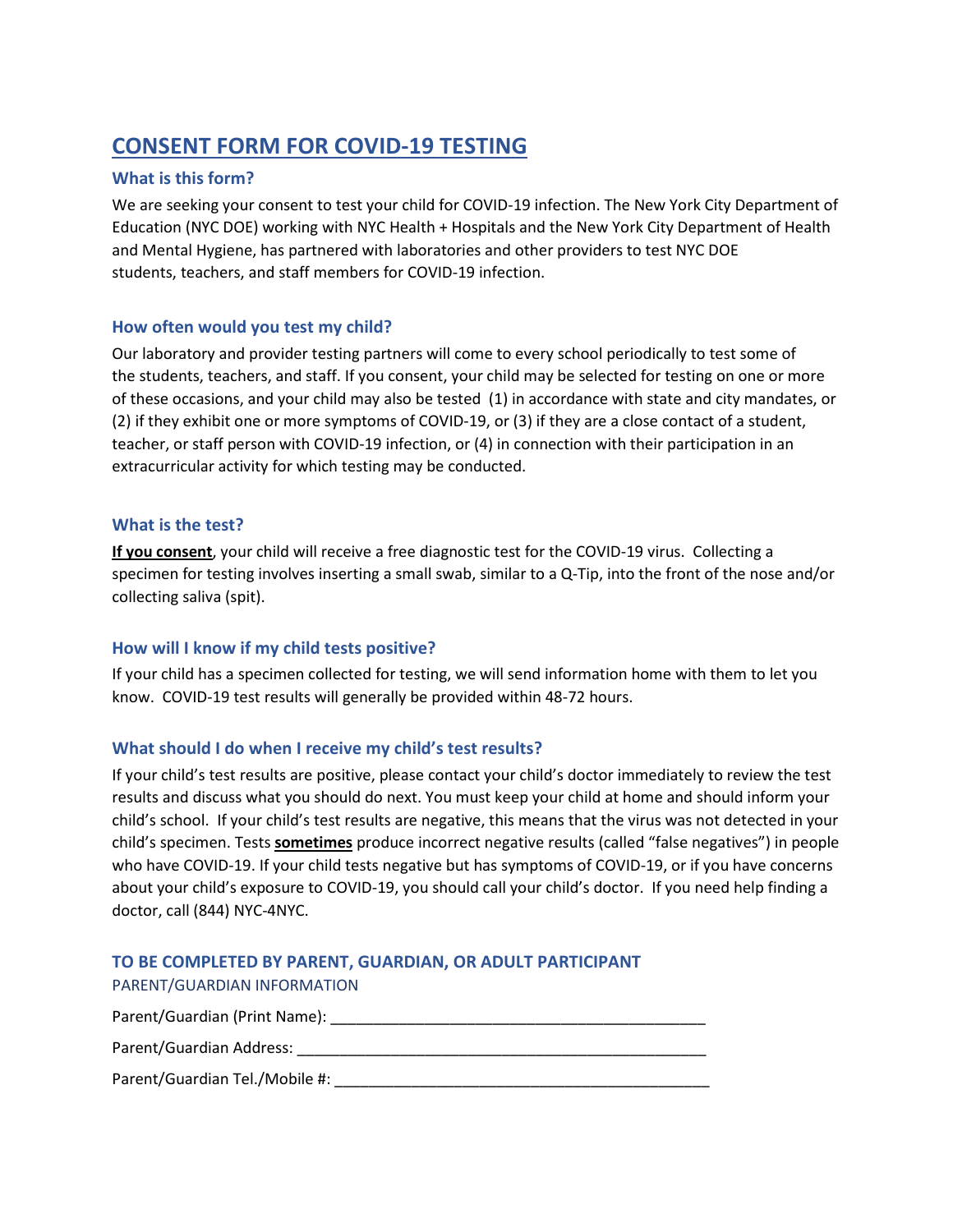| Parent/Guardian Email address: |  |
|--------------------------------|--|
| Best way to contact you:       |  |

### CHILD INFORMATION

| Child Date of Birth: The Child Date of Birth: |  |
|-----------------------------------------------|--|
| Child Home Address:                           |  |

### **NOTIFICATION OF INFORMATION SHARING**

The law allows some information about your child to be shared with and among certain New York City and New York State agencies and their contracted service providers, including those listed below. This information will be shared only for public health purposes, which may include notifying close contacts of your child if they have been exposed to COVID-19, and taking other steps to prevent the further spread of COVID-19 in your community. Information about your child that may be shared with these agencies and service providers conducting COVID-19 Testing includes your child's name and COVID-19 test results, date of birth/age, gender, race/ethnicity, school name(s), teacher(s), cohort/pod, enrollment and attendance history, afterschool or other extracurricular program participation, names of other family members or guardians, address, telephone, mobile number, and email address. Sharing of information about your child will **only** be done in accordance with applicable law and City policies protecting privacy and the security of your child's data.

- 1. NYC Department of Education
- 2. NYC Department of Health and Mental Hygiene
- 3. NYS Department of Health
- 4. NYC Department of Youth and Community Development
- 5. NYC Health and Hospitals Corporation
- 6. Contracted Service Providers for COVID-19 Testing

#### **CONSENT**

By signing below, I attest that:

- I have signed this form freely and voluntarily, and I am legally authorized to make decisions for the child named above.
- I consent for my child to be tested for COVID-19 infection.
- I understand that my child may be tested at multiple times through September 30, 2022, and that testing may occur (1) on days scheduled by the NYC DOE in accordance with the testing program or state and city mandates, or (2) if they exhibit one or more symptoms of COVID-19, or (3) if they are a close contact of a student, teacher, or staff person with COVID-19 infection, or (4) in connection with their participation in an extracurricular activity for which testing is recommended (for example, sports).